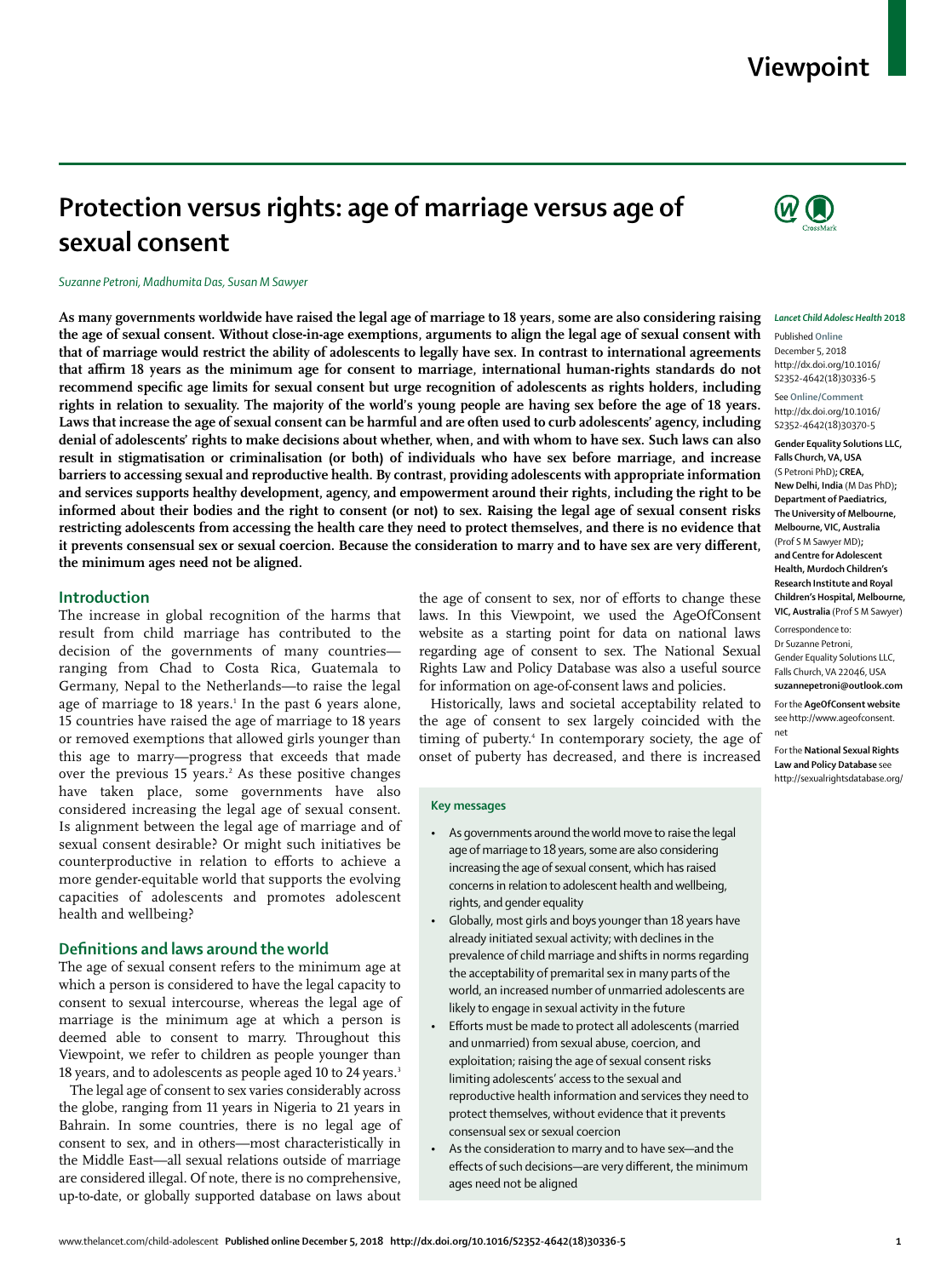|                                                                                                                                                                                                                           | Legal age of consent to sex (years) | Legal age of marriage (years) $*$ |
|---------------------------------------------------------------------------------------------------------------------------------------------------------------------------------------------------------------------------|-------------------------------------|-----------------------------------|
| India                                                                                                                                                                                                                     | 18                                  | 18                                |
| Bangladesh                                                                                                                                                                                                                | 16                                  | $16+$                             |
| Nigeria                                                                                                                                                                                                                   | $11 - 18$ ‡                         | 18 <sup>°</sup>                   |
| Brazil                                                                                                                                                                                                                    | 14                                  | 18                                |
| Ethiopia                                                                                                                                                                                                                  | 18                                  | 18                                |
| Pakistan                                                                                                                                                                                                                  | 16                                  | 16                                |
| Mexico                                                                                                                                                                                                                    | $12 - 15$ ‡                         | 14                                |
| Indonesia                                                                                                                                                                                                                 | 15                                  | 16                                |
| Democratic Republic of the Congo                                                                                                                                                                                          | 18                                  | 15                                |
| Uganda                                                                                                                                                                                                                    | 18                                  | 16                                |
| *When all exceptions (eq, parental or judicial consent) are taken into account. †The law is unclear as to the minimum<br>age for so-called special cases. #Varies by state. SOnly 23 of 36 states have ratified this law. |                                     |                                   |

*Table:* **Legal age of sexual consent and of marriage for girls in the ten countries with the highest burden**  of child marriage, ranked (top to bottom) by the number of child brides<sup>6,8</sup>

> interest by societies in protecting children—particularly girls—from sexual exploitation. This protective approach recognises that children might be pressured to engage in sexual activity without having the means or power to resist or give their fully informed consent.5 Moralistic perceptions of the importance of girls' premarital chastity and so-called honour have also contributed to the creation of laws regarding the age of consent to sex.

> Such laws are often accompanied by sanctions that criminalise sexual activity with anyone under the age of consent to sex. Some countries have close-in-age exemptions (sometimes also called Romeo and Juliet laws) to avoid criminalising sexual activity between consenting unmarried adolescents whose age difference is within 2–3 years. Many countries do not specify that age of sexual consent pertains to heterosexual sex, whereas in others, same-sex sexual relations are explicitly prohibited regardless of age.

> The legal age of marriage varies from 10 years in Saudi Arabia (for girls) to 20 years in China (for women).<sup>6</sup> In many countries, the legal age of marriage is lower for women than for men, particularly when parental consent is taken into consideration. Indeed, in 54 countries, the minimum legal age for girls to marry is younger than for boys.6 This legal gender distinction is important, as it signals an entrenched gender inequality. Because of this inequality and the substantially higher prevalence of child marriage in girls than boys,<sup> $7$ </sup> the focus of this Viewpoint is on girls.

> Violation of age-of-marriage laws is less likely to be accompanied by legal penalties than laws pertaining to sexual consent. In the 63 countries that prohibit child marriage (of 112 countries in the World Bank's Women, Business and the Law database), there are no criminal or civil penalties associated with authorising or entering marriage before the legal age.<sup>8</sup>

> Whereas in many countries the age of legal marriage is higher than the age of sexual consent, in some, the age

of marriage is lower than the age of sexual consent. This type of inconsistency can be highly problematic, especially for girls and young women, as well as for those aiming to protect and provide services to them, such as health professionals.

Among the ten countries with the highest burden of child marriage (ie, the largest number of child brides), most have a lower legal age of sexual consent for girls than the minimum legal age of marriage (table). However, in the Democratic Republic of the Congo, Uganda, some states in Mexico, and—in some cases—Bangladesh, the reverse is true. This means that girls in these countries can legally marry before they are legally able to consent to sex.

# **Why is the age of sexual consent an issue now?**

In some countries that are increasing the minimum age of marriage to 18 years, governments are also considering increasing the age of sexual consent, thereby restricting adolescents' ability to legally have sex under the age of 18 years. For instance, in Zimbabwe, after the 2016 constitutional ruling calling for the age of marriage to be increased to 18 years, the government has also proposed to increase the age of sexual consent to 18 years.<sup>9</sup> In February, 2018, the parliament of Botswana passed an amendment to the penal code raising the age of consent to sex from 16 years to 18 years.10 In Kenya, a proposal to reduce the minimum age of consent to sex from 18 years to 16 years raised concerns that this reduction might increase early marriage, rape, and adolescent pregnancy.<sup>11,12</sup> Ghana and several other countries are also actively discussing increasing the age of sexual consent to align with the legal age of marriage.<sup>13</sup> In Turkey, an estimated 15% of women aged 20–24 years had been married before age 18 years, although any sexual activity before the age of 18 years would violate the country's statutory rape law. In 2016, a bill was introduced proposing that, if the offender of a sexual crime marries the victim, the sentence will be suspended. The bill was withdrawn because of controversy, yet there continue to be debates in the country about whether Islamic law can overrule the civil code and permit girls aged as young as 9 years to marry.14

These initiatives are concerning because, globally, large numbers of people—whether married or unmarried have sex before age 18 years. According to an analysis of the most recent data from Demographic and Health Surveys for 48 countries, the median age at first sexual intercourse for males is 17·7 years and for females, 17·9 years. In other words, more than half of the people surveyed reported being sexually active under the age of 18 years.15 UNICEF also estimates that 10% of boys and 10–12% of girls aged 15 years to 19 years in low-income and middle-income countries have had sex before the age of 15 years.<sup>16</sup>

Remarkable progress has been made toward reducing child marriage in the past decade alone, although this progress has been uneven. Largely because of sharp declines in south Asia, the proportion of women aged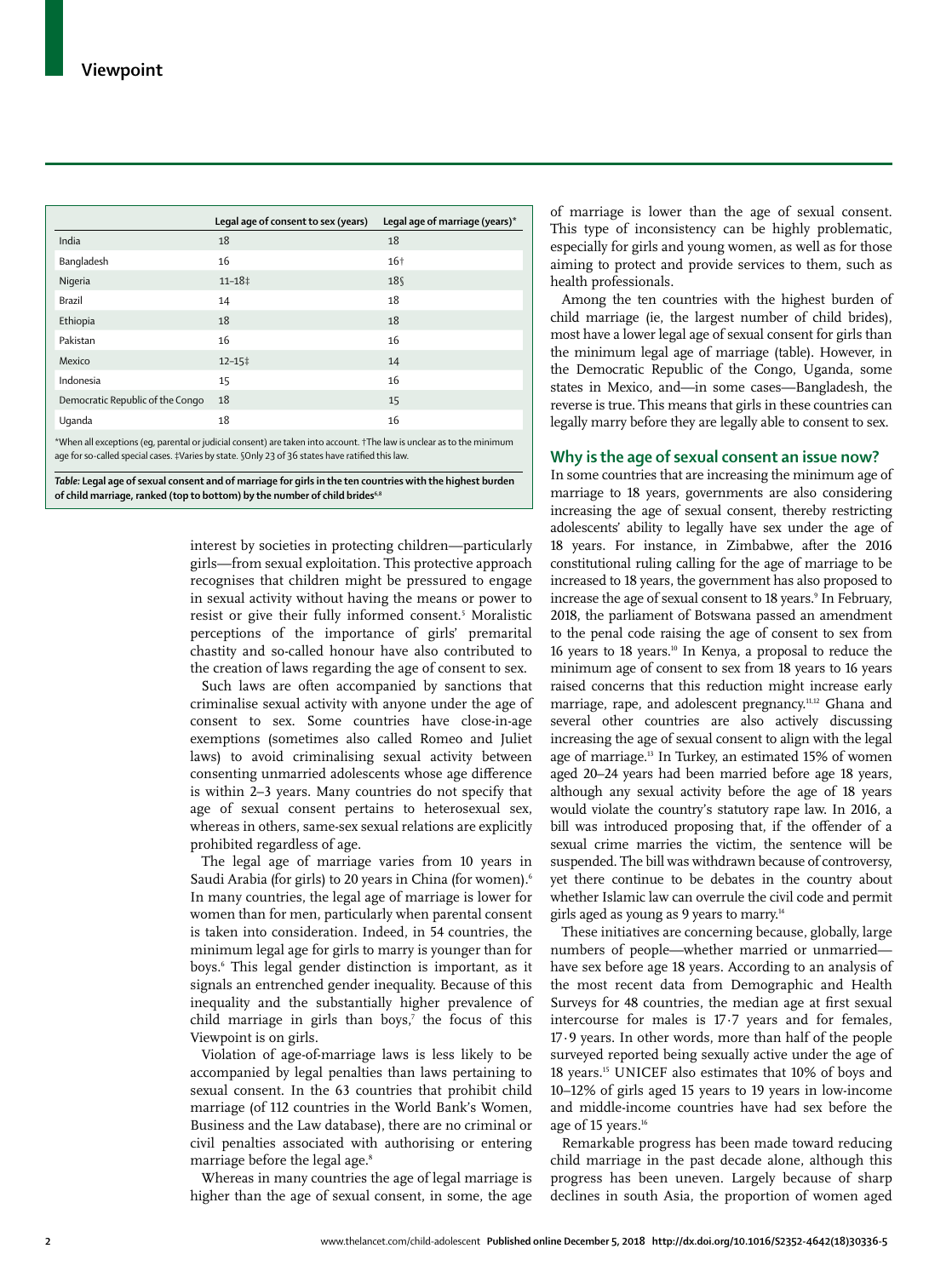20–24 years who were married as children decreased at a global level from one in four to one in five between 2007 and  $2017$ <sup>17</sup> Yet, an estimated 12 million girls younger than 18 years still marry each year, and unless global progress in ending the practice accelerates substantially, it will not be possible to achieve the Sustainable Development Goal of ending child marriage by 2030.<sup>17</sup> As prevalence of child marriage continues to decline globally, the median age at first marriage increases, and social norms about the acceptability of premarital sex shift in many parts of the world, it is to be expected that more unmarried adolescents will engage in sexual activity in the future.<sup>3</sup> While legal considerations to change laws might be framed around protection, making illegal what can be a healthy, natural activity for an adolescent can pose risks for their health and wellbeing. Indeed, as the American Academy of Family Physicians, the American Academy of Paediatrics, the American College of Obstetricians and Gynaecologists, the Society for Adolescent Medicine, and others have argued in the context of statutory rape,18 age of sexual-consent laws show little efficacy and are incompatible with the demographic realities the world is facing.

# **What do international human-rights standards say?**

The Convention on the Rights of the Child, the Convention on the Elimination of All Forms of Discrimination against Women, the Universal Declaration of Human Rights, and numerous international agreements and resolutions support the foundational concept that "marriage shall be entered into only with the free and full consent of the intending spouses"19 and that a child is not able to provide free and full consent to a contract such as marriage. The Convention on the Elimination of All Forms of Discrimination against Women goes further, stating specifically that the "marriage of a child shall have no legal effect".<sup>20</sup> In 2016, the UN Committee on the Rights of the Child specifically reaffirmed that "the minimum age limit should be 18 years for marriage".<sup>21</sup>

Unlike marriage, international human-rights standards do not recommend specific limits for the age of sexual consent. Rather, the UN Committee on the Rights of the Child urges states to "avoid criminalising adolescents of similar ages for factually consensual and non-exploitative sexual activity", and recommends the need for minimum ages of sexual consent, marriage, and medical consent that "closely reflect recognition of the status of human beings under the age of 18 years as rights holders in accordance with their evolving capacity, age and maturity".21

It is important to note that customary, religious, or traditional laws are sometimes cited as a justification to override legal prohibitions on age of marriage.<sup>22</sup> Such laws allow for the perpetuation of cultural and religious norms and practices that can have harmful effects on the health and wellbeing of adolescent girls and boys.

Thus, when considering legal status and legal changes to improve gender equality and other outcomes for adolescents, statutory laws and their implementation are only some of the factors to consider.

## **Why are some countries increasing the age of sexual consent to align with legal age of marriage?**

In many countries, having a younger legal age for sexual consent than for marriage is perceived as endorsing the notion that unmarried young people are free to engage in sexual activity, which is sometimes viewed as unacceptable by local social norms. In some cases, the age of sexual consent is cited as a means to prevent teen pregnancy and to protect girls. In Ghana, for example, a regional child-protection committee has petitioned the national government to increase the age of consent to sex to 18 years, arguing that girls aged 16 years (ie, the current age of consent) who become pregnant are not permitted to marry, as the legal age of marriage is 18 years. The committee argues that increasing the age of sexual consent to align with the legal age of marriage would ensure that girls younger than 18 years do "not know or engage in sex".23

As outlined below, grounding this argument within this type of so-called protective framework might actually hamper efforts to ensure that adolescents—particularly girls—are informed and empowered, and have agency in their sexual and reproductive lives.

# **The consequences of high age of sexual consent laws**

Laws that promote a high age of sexual consent are often used to curb adolescents' and women's agency. Although both girls and boys face consequences of a high age of sexual consent (for example, jailing of adolescent boys for having consensual close-in-age sex), the effect of efforts to conflate age at marriage with age of sexual consent tends to be most impactful for girls. Such effects might include a denial of girls' rights to make decisions about whether, when, and with whom to have sex; stigmatisation or criminalisation (or both) of individuals who have sex before marriage; and increased barriers to accessing sexual and reproductive health services.

A high age of sexual consent is often a reflection of a sociocultural environment where the provision of sexual and reproductive health services to adolescents particularly those who are unmarried—can be highly restrictive. In Kenya, for example, the Ministry of Health acknowledges, in its adolescent sexual and reproductive health policy, that adolescents should be provided with services that are responsive to their needs.<sup>24</sup> However, the country's sexual-offences act treats all cases of sexual activity under age 18 years (without distinction as to consensual or close-in-age sex) as criminal offences.<sup>25</sup> This lack of clarity around different laws and practices, such as the legal age of marriage and age of consent to sex,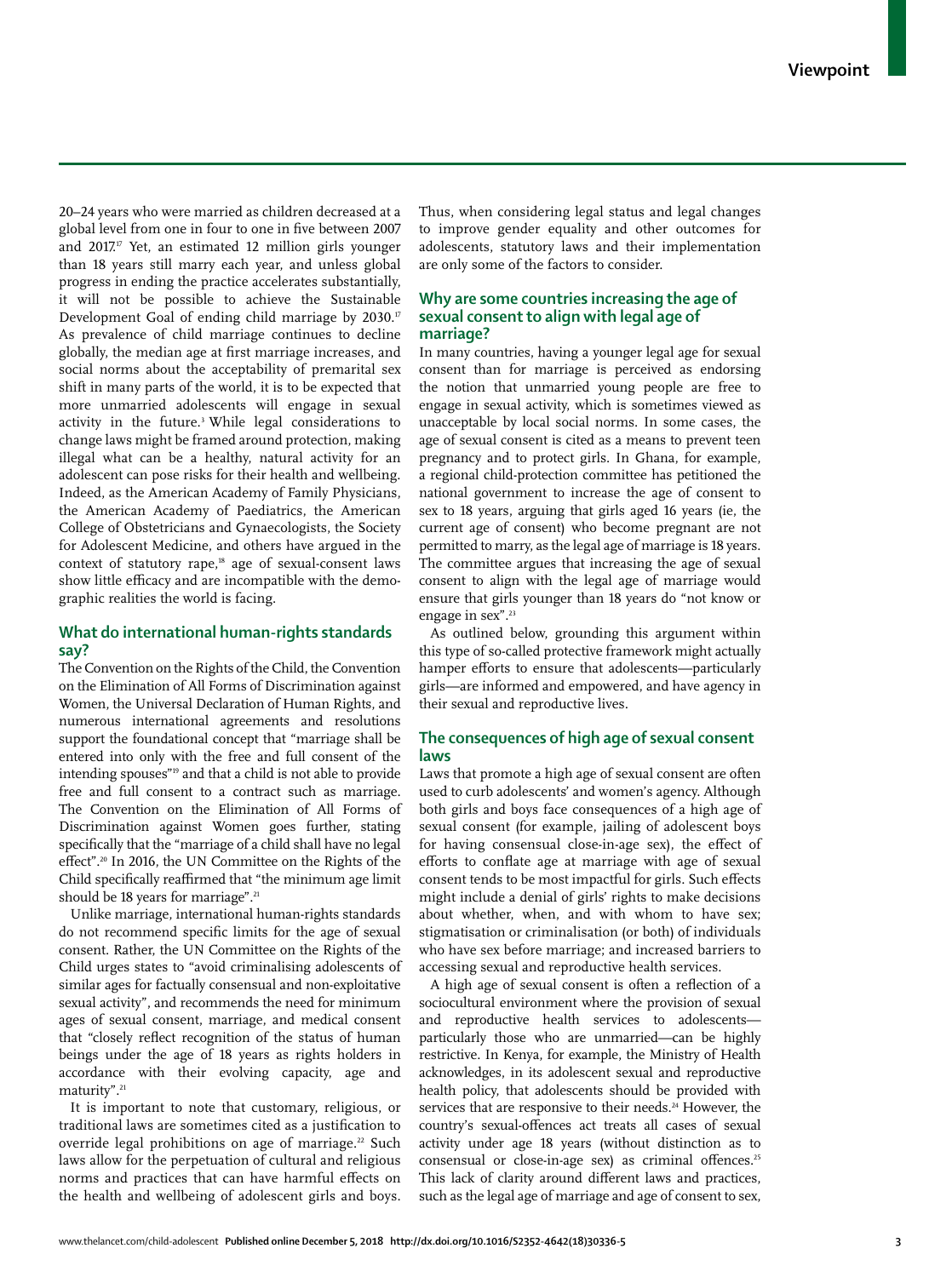exists in numerous countries and can be confusing for health-service providers. This confusion is a reason for clinicians to become more conservative in their practices, which risks reducing adolescents' access to contraception and other services, even when legally available.

In places where the age of consent to sex is 18 years, health-care providers who provide sexual and reproductive health services such as contraception, treatment for sexually transmitted infections, abortion, or even obstetric care to minors, might be practising illegally and consequently penalised, despite ethical requirements to attend to the best interests of the adolescent and commitments such as the Hippocratic Oath's first do no harm. In this regard, expectations that doctors police adolescents' behaviours will function as yet another barrier to adolescents seeking and obtaining the health services they need. In India, for example, the Protection of Children from Sexual Offences Act (2012) defines all sexual activity by children as a crime and mandates the reporting of sexual offences, and medical providers must report pregnant girls as victims of child sexual abuse, even if the sex was consensual with a boy of similar age.<sup>26</sup> The United Nations Population Fund reports that in Nigeria and Sierra Leone, adolescents have been denied sexual and reproductive health services by providers because of the legal age of consent to sex being 18 years.<sup>27</sup> Additionally, Amnesty International cites numerous examples from Zimbabwe, where confusion related to laws and policies regarding age of consent combines with stigma about adolescent sexuality and has resulted in the denial of access to health services and information that many adolescents need.<sup>28</sup>

## **Protecting and empowering adolescents**

As the global community works to improve public health, empower women and girls, achieve gender equality, and protect and support children, how can an appropriate balance between child protection and adolescent health and rights be ensured? We outline some suggestions in the next sections.

### **Protection of children and adolescents**

First, countries must ensure that children and adolescents are protected from sexual abuse, coercion, and exploitation, whether it occurs within or outside of marriage. Nonconsensual sex at any age should be criminalised. Children and adolescents might not always have the knowledge, means, or power to resist or give their genuine and fully informed consent, and thus can be pressured or coerced to engage in sexual activity. Everyone should want to avoid cases of sexual abuse, coercion, or exploitation.

## **Recognition of adolescents' evolving capacities**

At the same time, however, it is important to recognise the evolving capacities of adolescents and appreciate why high-age restrictions for sexual consent can be harmful. As challenging as it might be for adults to accept, the Convention on the Rights of the Child recommends the recognition of adolescents as rights holders with capacities that evolve with age and maturity, and explicitly includes rights related to sexual activity and the right for adolescents to be informed about their sexual and reproductive health.

The concept of evolving capacities, which lies at the very heart of the Convention on the Rights of the Child, embodies the needed balance between recognising children as active agents in their own lives who are entitled to be listened to, respected, and granted increasing autonomy in the exercise of rights, and their entitlement to protection, in accordance with their relative immaturity and youth. There is no single age at which such maturity or agency is reached; rather, this approach recognises that the capacity to take responsibility for different decisions happens at different ages for children and adolescents with diverse life experiences. When considering legal ages of marriage and sexual consent, it might also be useful to understand the concept of adolescent capacity by considering child marriage to be a coercive practice (similar to sexual coercion) and sexual intercourse primarily as a voluntary choice.

#### **Access to sexual and reproductive health information and services**

Laws regarding age of marriage and age of sexual consent are imperfect interventions and should not be used to punish young people. Nations should, instead, create opportunities that empower and support adolescents to make informed and healthy decisions.

Ensuring that all adolescents have access to developmentally appropriate, accurate, and non-judgmental sexual and reproductive health information and services, including rights-based comprehensive sexuality education, is crucial to ensuring their health and wellbeing, regardless of the age of consent to sex. Efforts to promote sexual abstinence for adolescents are not effective in delaying sexual initiation or in changing other sexual risk behaviours.29 Conversely, the provision of appropriate information and services supports adolescents' healthy development, agency, and empowerment around their rights, including the right to be informed about their bodies and their right to consent or not—to sex.

A solid evidence base indicates that legal and regulatory barriers to sexual and reproductive health services limit access to and use of such services. Raising the age of sexual consent risks limiting the access of adolescents to the health information, services, and advice they need, by treating them as children who need to be protected, rather than as individuals who hold certain rights. Furthermore, recommendations to fix a high minimum age of sexual consent without close-in-age exemptions are problematic (especially if there are associated criminal penalties) for adolescents who are sexually active. Without the skills, information, and services they need to adequately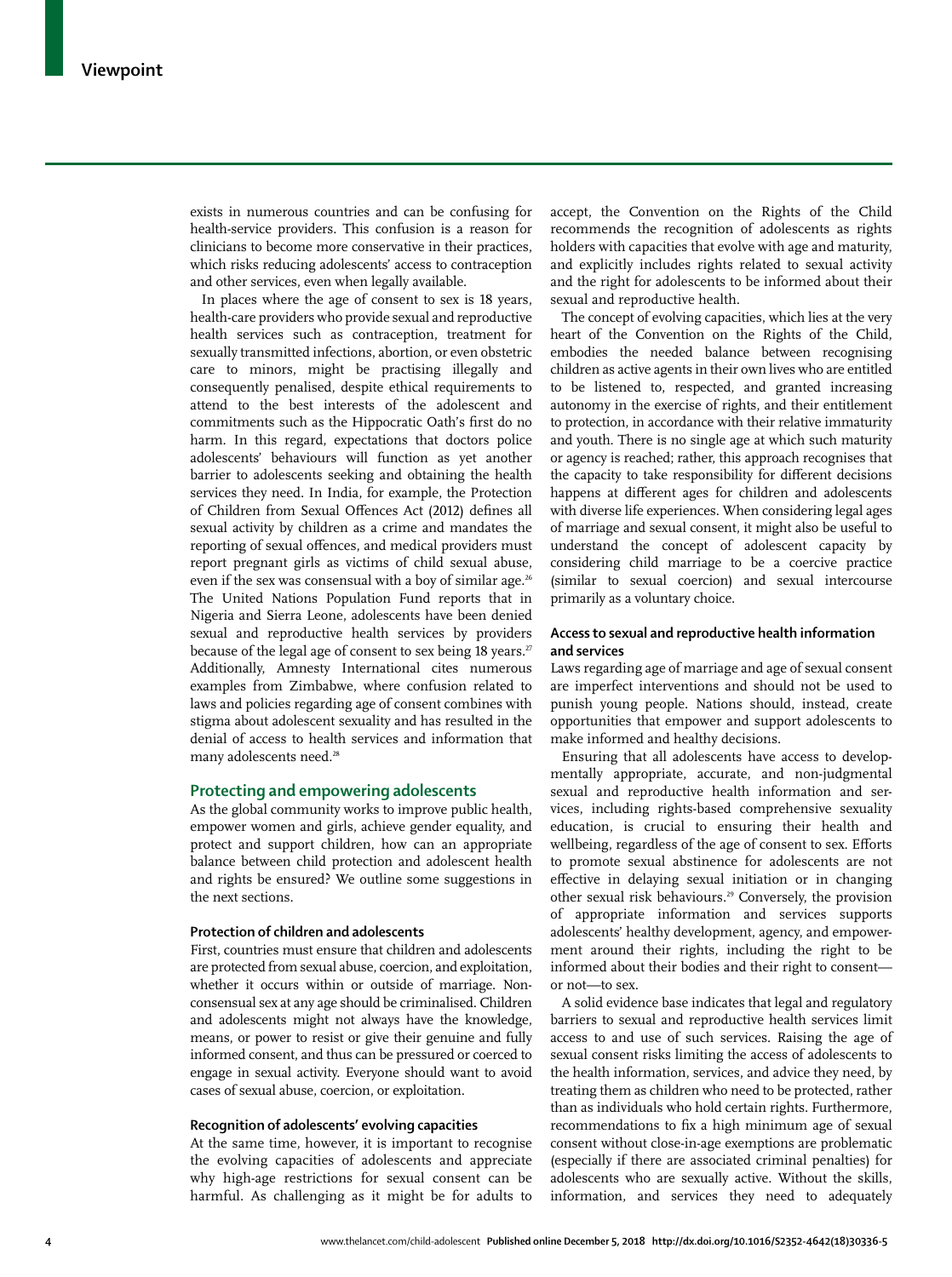negotiate safer sex, age restrictions can make sexually active adolescents vulnerable to coercive sex, sexually transmitted infections (including HIV), unplanned pregnancies, and unsafe abortions. Making sexual activity illegal will prevent sexually active adolescents from accessing the health care they need to protect themselves, without evidence that it prevents consensual sex or sexual coercion. Such laws are also likely to increase stigma for unmarried girls who become pregnant. While these laws might be intended to be protective, establishing such an age barrier effectively criminalises a biologically normal behaviour that large numbers of young people are engaged in throughout the world.

# **Legal ages of marriage and sexual consent do not need to be aligned**

As the effects of decisions to marry and to have sex are very different, the minimum ages do not need to be aligned. Marriage is a potentially life-long contract with important legal obligations and responsibilities. For children younger than 18 years, marriage is linked to numerous adverse consequences, including reduced educational attainment, increased prevalence of early pregnancy and its associated complications, restricted decision-making capacity, increased experience of intimate-partner violence, increased prevalence of depression, and poor economic opportunities.<sup>30</sup> In many societies, divorce is banned or strongly discouraged, and married children might not be allowed to procure legal services to help them navigate a divorce.

By contrast, sexuality is an intrinsic aspect of being human, including for children and adolescents. The decreased age of puberty onset across the globe is a pertinent reminder to those who care about child and adolescent health, growth, and development to ensure that adolescents are able to express their sexuality, including their sexual identity and sexual orientation in ways that are informed, safe, healthy, and consensual. This requires accessible, youth-friendly sexual-health information and services to help adolescents mitigate potential risks, such as early pregnancy and exposure to sexually transmitted infections.

# **Stigma associated with adolescent sexual activity can contribute to child marriage**

Finally, and importantly for those who care about ending child marriage, growing evidence indicates that the stigma associated with adolescents engaging in sexual activity before marriage might actually be contributing to child marriage. This is either because adolescents might feel that the only way they can have sex (and access sexual and reproductive health information and services) is within marriage, or because of parents' desire to preserve their daughters' so-called sexual purity by promoting early marriage.<sup>31,32</sup>

We aim with this Viewpoint to prompt a discussion of the complex issues described in this section. In 2016–17,

# *Panel:* **Recommendations to governments from UNICEF and UN Population Fund33,34**

## **Age of consent to sex**

- Clearly set out the minimum age of consent to sexual activity and ensure alignment with the age of consent to access sexual and reproductive health services
- Take due account of small age difference between the two partners (ie, close-in-age exemptions; eg, 3 years)
- Avoid criminalising consensual sexual activity between adolescents younger than 18 years, taking into consideration the age difference and possible balance of power in assessing the validity of consent
- Consider narrowing the legal defences available to adults who engage in sexual activity with a child younger than the age of consent (eg, claiming that the child appeared older should not be considered sufficient to justify any unlawful behaviour)
- Harmonise the age of consent for both adolescent boys and girls (ie, both should have the same minimum age)
- Remove discriminatory provisions, particularly those based on gender and sexual orientation
- Provide guidance on the recognition of the evolving capacities of adolescents and normative sexual development

### **Age of marriage**

- Set the minimum age of consent to marriage to 18 years, without exception and without differentiation between boys and girls
- Prohibit and criminalise under the law the facilitation of child marriage
- Ensure the minimum age of consent to marriage takes precedence over any cultural, traditional, or religious customs and practices
- Enact birth-registration systems to ensure effective compliance with the minimum age of consent to marriage
- Consider voidable any child marriage concluded before any law criminalising child marriage came into operation
- Develop comprehensive policies that address root causes of child and forced marriages, such as poverty alleviation programmes

 $UNICEF<sup>33</sup>$  and the UN Population Fund $34$  have also proposed explicit recommendations regarding the ages of sexual consent and marriage (panel).

# **Conclusions**

The *Lancet* Commission on Adolescent Health and Wellbeing (2016) and subsequent publications from adolescent experts have called for laws to be more explicit in their intention and more nuanced in their consideration of consensual age.3,22 Some laws are intended to protect children and adolescents from risk of harm, such as those that establish a minimum legal age to purchase tobacco or alcohol, to drive, to begin schooling, and to marry. Other laws provide an important context for empowering young people, such as those that mandate a specific number of years for schooling, or that determine the age at which they are permitted to vote.

Rather than aligning laws that ascribe adult privileges to be set at largely 18 years of age, there could be value in lowering the minimum age for those laws that encourage young people's participation, in accordance with their empowerment and basic human rights.<sup>3</sup> In the past decade alone, for example, Ecuador, Argentina, Malta, Scotland,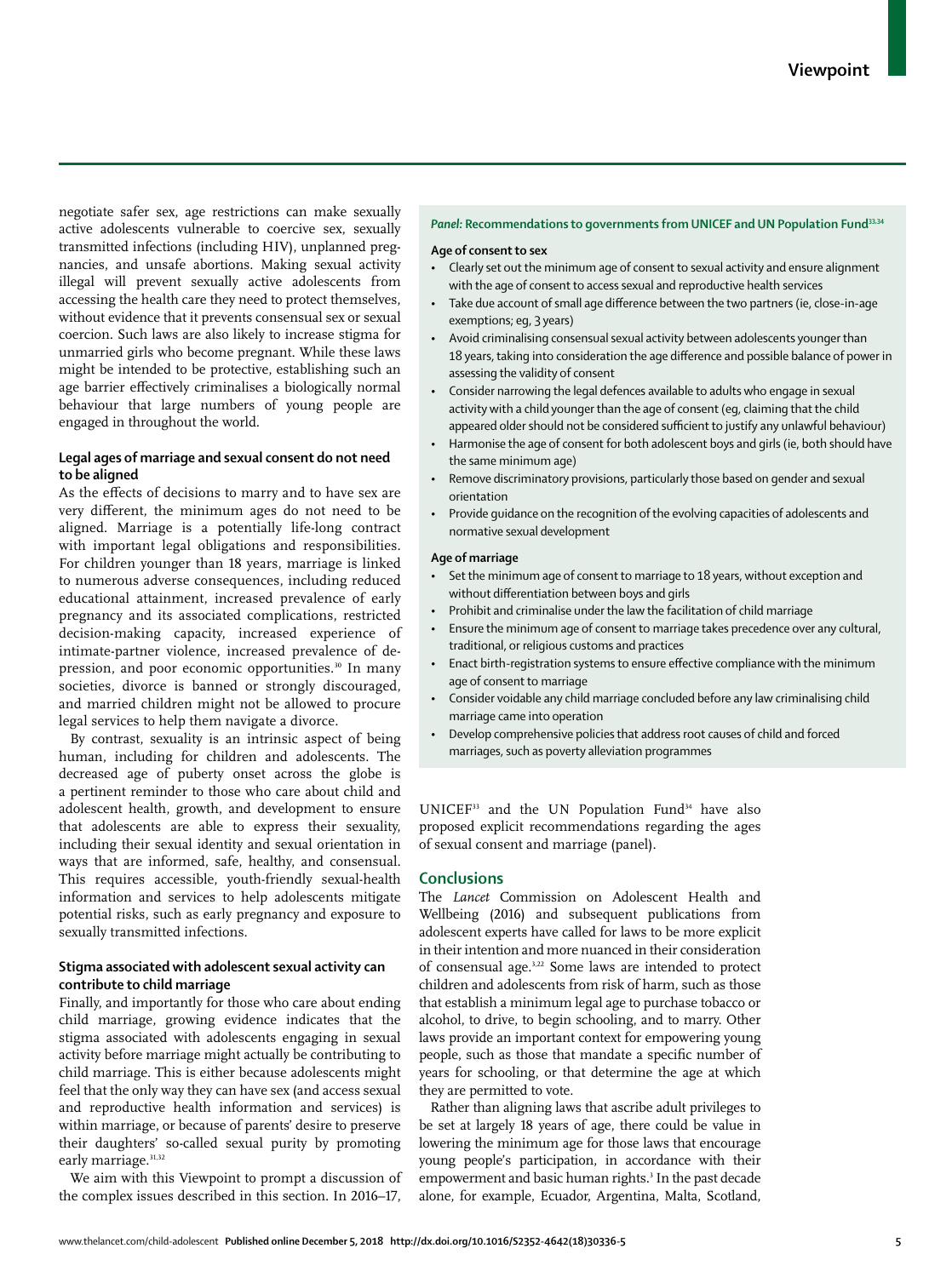and Estonia have joined a growing list of countries that have lowered the legal age of voting (in at least some elections) to 16 years.<sup>35</sup> Similar consideration could also be given to increasing the age for services and activities that protect young people without diminishing their rights for example, raising the age up to which governments support dependent insurance coverage, or offer supportive services within the child-protection system.

Growing attention to the harms of child marriage has appropriately led a wide range of communities and governments to work to end this practice, with the explicit intention of providing safety from harm. This has included efforts to raise the legal age of marriage to 18 years. Such changes are greatly welcomed, but they must be accompanied by an empowerment perspective, one that explicitly respects and protects adolescents' rights to express their sexuality without fear of criminal consequences, and to access sexual and reproductive health information and services in line with their needs.

#### **Contributors**

SP and SMS conceived this Viewpoint. All authors contributed to writing the paper.

#### **Declaration of interests**

SP has a long-term consultancy contract for a wide range of activities for Girls Not Brides: The Global Partnership to End Child Marriage. Under this broad contract, she has done some work related to the topic discussed in this Viewpoint. This included some research and facilitating a panel discussion on the topic at a global meeting in June, 2018. The other authors declare no competing interests.

#### **Acknowledgments**

We thank Ellen Travers and Rachel Yates from Girls Not Brides, and other individuals who provided the early motivation for this Viewpoint.

#### **References**

- 1 Wodon Q, Tavares P, Fiala O, Le Nestour A, Wise L. Measuring illegal child marriages under national law. Washington DC: The World Bank, 2017. http://pubdocs.worldbank.org/en/134161519943385981/ WBL2017-Child-Marriage-Laws.pdf (accessed July 27, 2018).
- 2 Girls Not Brides. It takes a movement: Reflecting on five years of progress towards ending child marriage. 2016. https://www. girlsnotbrides.org/wp-content/uploads/2016/09/IT-TAKES-A-MOVEMENT-ENG.pdf (accessed Aug 14, 2018).
- 3 Sawyer SM, Azzopardi PS, Wickremarathne D, Patton GC. The age of adolescence. *Lancet Child Adolesc Health* 2018; **2:** 223–28.
- Bullough VL. Age of consent: a historical overview. *J Psychol Human Sex* 2005; **16:** 25–42.
- 5 Moore A, Reynolds P. Childhood and Sexuality. Basingstoke: Palgrave MacMillan, 2018.
- 6 World Policy Analysis Center. Marriage. 2018. https://www. worldpolicycenter.org/topics/marriage/policies (accessed July 13, 2018).
- 7 UNICEF. Child Marriage Fact Sheet. 2018. https://data.unicef.org/ topic/child-protection/child-marriage/ (accessed Sept 17, 2018).
- 8 The World Bank. Women, business and the law data—Protecting women from violence. 2018. http://wbl.worldbank.org/en/data/ exploretopics/protecting-women-from-violence#a (accessed June 1, 2018).
- 9 New Zimbabwe. Zimbabwe: age of consent to go up to 18. 2017. https://allafrica.com/stories/201703090344.html (accessed Sept 17, 2018).
- 10 Southern Africa Parliamentary Support Trust. Botswana raises age of consent to 18 years. 2018. http://www.sapst.org/botswana-raisesage-of-consent-to-18-years/ (accessed Sept 17, 2018).
- 11 Chigiti J. Child marriages in Kenya and the law. 2015. https://www. the-star.co.ke/news/2015/12/02/child-marriages-in-kenya-and-thelaw\_c1252633 (accessed Aug 13, 2018).
- 12 Cottrell Ghai J. This contentious matter of the legal age of consent. 2017. https://www.the-star.co.ke/news/2017/01/14/thiscontentious-matter-of-the-legal-age-of-consent\_c1485608 (accessed Aug 13, 2018).
- 13 Abugri EA. Gender ministry pushes age of sexual consent to 18. 2018. https://www.modernghana.com/news/874827/genderministry-pushes-age-of-sexual-consent-to-18.html (accessed Sept 17, 2018).
- 14 Butcher R. Turkey's highest religious body suggests children as young as nine could marry under Islamic law. 2018. https://www. independent.co.uk/news/world/europe/turkey-children-marry-agenine-islamic-law-diyanet-government-chp-mp-investigationmuslim-a8142131.html (accessed Oct 9, 2018).
- 15 MacQuarrie K, Mallick L, and Allen C. Sexual and reproductive health in early and later adolescence: DHS data on youth age 10–19. DHS comparative reports No. 45. Rockville, MD: ICF, 2017.
- UNICEF. For every child, end aids—Seventh stocktaking report. New York: UNICEF, 2016. https://data.unicef.org/resources/everychild-end-aids-seventh-stocktaking-report-2016/ (accessed July 27, 2018).
- 17 UNICEF. Child marriage: latest trends and future prospects. New York: UNICEF, 2018. https://www.unicef.org/protection/ files/Child\_Marriage\_data\_brief\_20June(3).pdf (accessed Oct 8, 2018).
- 18 American Academy of Family Physicians. Adolescents, protecting: ensuring access to care and reporting sexual activity and abuse. 2004. https://www.aafp.org/about/policies/all/adolescentprotecting.html (accessed Sept 17, 2018).
- 19 United Nations. Universal declaration of human rights. 1948. https://www.ohchr.org/EN/UDHR/Pages/UDHRIndex.aspx (accessed July 13, 2018).
- United Nations Entity for Gender Equality and the Empowerment of Women. Convention on the elimination of all forms of discrimination against women. 1979. http://www.un.org/womenwatch/daw/cedaw/ text/econvention.htm (accessed July 13, 2018).
- 21 United Nations. General comment No. 20 (2016) on the implementation of the rights of the child during adolescence. 2016. https://digitallibrary.un.org/record/855544/files/CRC\_C\_GC\_20- EN.pdf (accessed July 13, 2018).
- 22 Patton, G, Sawyer S, Santelli J, et al. (2016). Our future: a Lancet commission on adolescent health and wellbeing. *Lancet* 2016; **387:** 2423–78.
- 23 Business Ghana. Juvenile Committee calls for review on sex age to consent. 2017. https://www.businessghana.com/site/news/ general/154044/Juvenile-Committee-calls-for-review-on-sex-age-toconsent (accessed July 13, 2018).
- Republic of Kenya—Ministry of Health. National adolescent sexual and reproductive health policy. 2015. http://www.popcouncil.org/ uploads/pdfs/2015STEPUP\_KenyaNationalAdolSRHPolicy.pdf (accessed July 13, 2018).
- 25 Sexual and Reproductive Health and Rights Africa Trust. Age of consent: legal review—Kenya country report. 2018. https://www. satregional.org/wp-content/uploads/2018/05/Age-of-consent-Kenya. pdf (accessed July 13, 2018).
- 26 Andrade C, Sathyanarayana Rao TS. Childhood sexual abuse and the law: more problems than solutions? *Indian J Psychiatry* 2013; **55:** 214–15.
- 27 Papworth E, Nelson N, Avery Franklin Consulting. Review of adolescent and youth policies, strategies and laws in selected countries in west Africa. Dakar-Ponty: United Nations Population Fund—West and Central Africa Regional Office, 2017. http:// wcaro.unfpa.org/sites/default/files/pub-pdf/UNFPA\_WAfrica\_ Youth\_ENG\_20170726%20%281%29\_0.pdf (accessed July 13, 2018).
- 28 Amnesty International. Lost without knowledge: barriers to sexual and reproductive health information in Zimbabwe. 2018. https://www.amnesty.org/download/Documents/ AFR4677002018ENGLISH.PDF (accessed July 13, 2018).
- 29 Santelli J, Kantor L, Grilo S, Speizer I, Lindberg L, Heitel J. Abstinence-only-until-marriage: an updated review of US policies and programs and their impact. *J Adolesc Health* 2017; **61:** 273–80.
- 30 Parsons J, Edmeades J, Kes A, Petroni S, Sexton M, Wodon Q. Economic impacts of child marriage: a review of the literature. *Rev Faith Int Aff* 2015; **13:** 12–22.